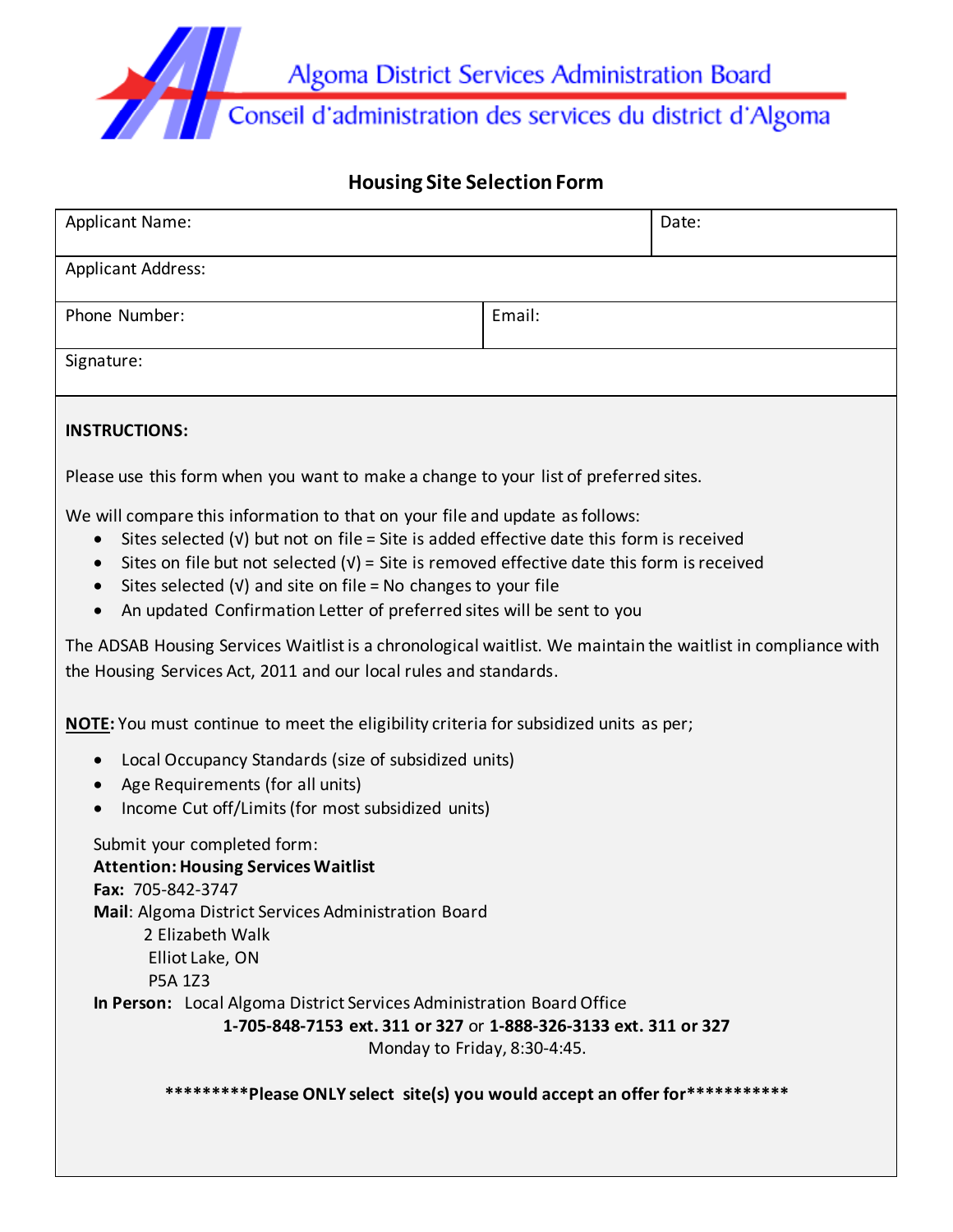## **Program/Property Selection**

 $\Box$  I wish to apply for the Algoma Housing Subsidy (Do not complete the Property Selection) and/or;

I wish to apply for a subsidized/market rent unit (Complete the Property Selection)

The ADSAB Housing Services Waitlist is a chronological waitlist. We maintain the waitlist in compliance with the Housing Services Act, 2011 and our local rules and standards. Your place on the ADSAB wait list depends on the date that we receive your application including all required documents.

Households only receive **one** offer of subsidized or market housing. Therefore, it is very important that you only select the sites where you would accept an offer. However, you can apply for both types of support. If you refuse an offer of the AHS, you will remain on the list for the housing selected below.

### **Affordability:**

Subsidized = Rent is geared to your income Market = No Subsidy, Market Rent is charged Affordable = Rent is 75% of the average market rent for the area

### **\*\*\*\*\*\*\*\*\*Please ONLY select site(s) you would accept an offer for\*\*\*\*\*\*\*\*\*\*\***

#### **BLIND RIVER**

| <b>PROJECT</b>         | <b>AGE REQ</b> | <b>Bdrm</b>    | <b>Provider</b> | <b>Affordability</b> | Select (v) |
|------------------------|----------------|----------------|-----------------|----------------------|------------|
| 10 Hudson St. Apts.    | $50+$          | 1              | <b>ADSAB</b>    | Subsidized & Market  |            |
| 12 Hudson St. Apts.    | $60+$          | 1              | <b>ADSAB</b>    | Subsidized & Market  |            |
| 16 Michigan St. Apts.  | $50+$          | $\mathbf{1}$   | <b>ADSAB</b>    | Subsidized & Market  |            |
| 176 Youngfox Rd. Apts. | Family         | $\overline{2}$ | <b>ADSAB</b>    | Subsidized & Market  |            |
| Youngfox Rd. Homes     | Family         | 3, 4, 5        | <b>ADSAB</b>    | Subsidized & Market  |            |
| Labbe Ave, Homes       | Family         | 2, 3           | <b>ADSAB</b>    | Subsidized & Market  |            |
| Laborne Ave. Homes     | Family         | 3, 4           | <b>ADSAB</b>    | Subsidized & Market  |            |
| Patricia Ave. Homes    | Family         | $\overline{2}$ | <b>ADSAB</b>    | Subsidized & Market  |            |
| Hiawatha St. Homes     | Family         | 3              | <b>ADSAB</b>    | Subsidized & Market  |            |
| Indiana Ave. Homes     | Family         | 4, 5           | <b>ADSAB</b>    | Subsidized & Market  |            |

| <b>ELLIOT LAKE</b>     |                |             |              |                      |            |  |  |
|------------------------|----------------|-------------|--------------|----------------------|------------|--|--|
| <b>PROJECT</b>         | <b>AGE REQ</b> | <b>Bdrm</b> | Provider     | <b>Affordability</b> | Select (v) |  |  |
| 70 Hillside Dr. Apts.  | $50+$          | 1           | <b>ADSAB</b> | Subsidized & Market  |            |  |  |
| 80 Hillside Dr. Apts.  | $50+$          | 1           | <b>ADSAB</b> | Subsidized & Market  |            |  |  |
| 19 Beckett Blvd. Apts. | Family         | 1, 2        | <b>ADSAB</b> | Subsidized & Market  |            |  |  |
| 35 Beckett Blvd. Apts. | Family         | 1, 2        | <b>ADSAB</b> | Subsidized & Market  |            |  |  |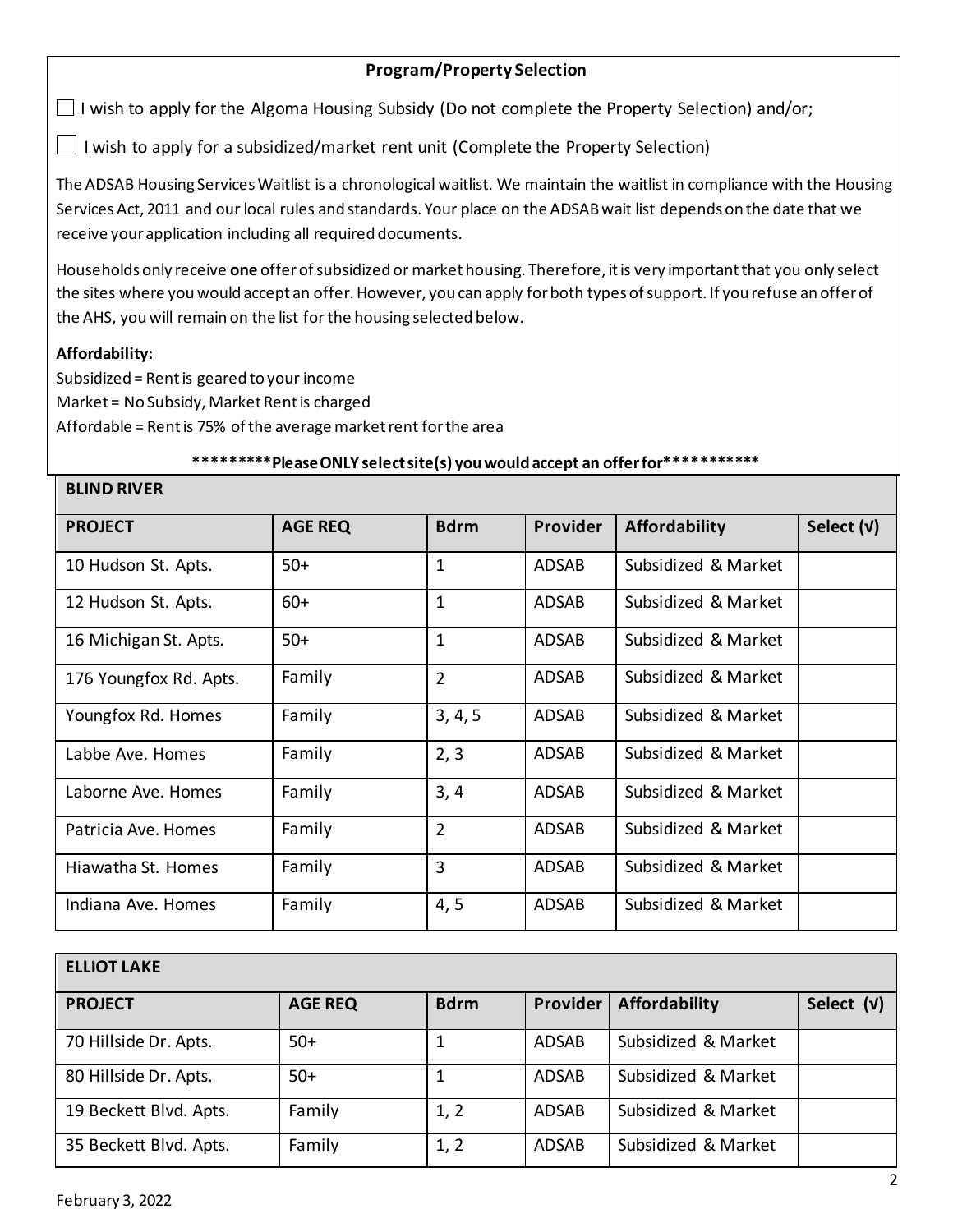| 4 Pine Rd.        | Family | 1, 2, 3 | Private      | Subsidized |
|-------------------|--------|---------|--------------|------------|
| 40 Beckett Blvd.  | Family | 3       | <b>ADSAB</b> | Affordable |
| 20 Pearson Dr.    | Family | 3       | ADSAB        | Affordable |
| 7 Laprairie Cres. | Family | 3       | <b>ADSAB</b> | Affordable |
| 8 Laprairie Cres. | Family | 3       | <b>ADSAB</b> | Affordable |
| 9 Laprairie Cres. | Family | 3       | <b>ADSAB</b> | Affordable |
| 20 Farrell Cres.  | Family | 3       | <b>ADSAB</b> | Affordable |
| 118 Esten Dr.     | Family | 3       | <b>ADSAB</b> | Affordable |
| 102 Taylor Blvd.  | Family | 3       | <b>ADSAB</b> | Affordable |
| 43 Taylor Blvd.   | Family | 3       | <b>ADSAB</b> | Affordable |
| 46 Capillo Rd.    | Family | 3       | <b>ADSAB</b> | Affordable |

| <b>SPANISH</b>        |                |             |              |                     |            |  |
|-----------------------|----------------|-------------|--------------|---------------------|------------|--|
| <b>PROJECT</b>        | <b>AGE REQ</b> | <b>Bdrm</b> | Provider     | Affordability       | Select (v) |  |
| 25 Hamilton Ave Apts. | $50+$          |             | <b>ADSAB</b> | Subsidized & Market |            |  |

| <b>IRON BRIDGE</b>   |                |             |          |                     |            |  |
|----------------------|----------------|-------------|----------|---------------------|------------|--|
| <b>PROJECT</b>       | <b>AGE REQ</b> | <b>Bdrm</b> | Provider | Affordability       | Select (v) |  |
| 2 Riverview Dr Apts. | $50+$          |             | ADSAB    | Subsidized & Market |            |  |

| <b>THESSALON</b>    |                |                            |              |                      |               |
|---------------------|----------------|----------------------------|--------------|----------------------|---------------|
| <b>PROJECT</b>      | <b>AGE REQ</b> | <b>Bdrm</b><br><b>Size</b> | Provider     | <b>Affordability</b> | <b>Select</b> |
| 42 Algoma Ave Apts. | $65+$          | 1                          | <b>ADSAB</b> | Subsidized & Market  |               |
| 45 Algoma Ave Apts. | $50+$          | 1                          | <b>ADSAB</b> | Subsidized & Market  |               |
| Walker St. Homes    | Family         | 2, 3, 4                    | <b>ADSAB</b> | Subsidized & Market  |               |
| 135 Dawson Street   | $50+$          | 1, 2                       | <b>ADSAB</b> | Affordable           |               |

| <b>BRUCE MINES</b>  |                |                  |          |                     |               |  |
|---------------------|----------------|------------------|----------|---------------------|---------------|--|
| <b>PROJECT</b>      | <b>AGE REQ</b> | <b>Bdrm Size</b> | Provider | Affordability       | <b>Select</b> |  |
| 5 Robinson Dr Apts. | $50+$          |                  | ADSAB    | Subsidized & Market |               |  |

Г

 $\overline{\phantom{a}}$